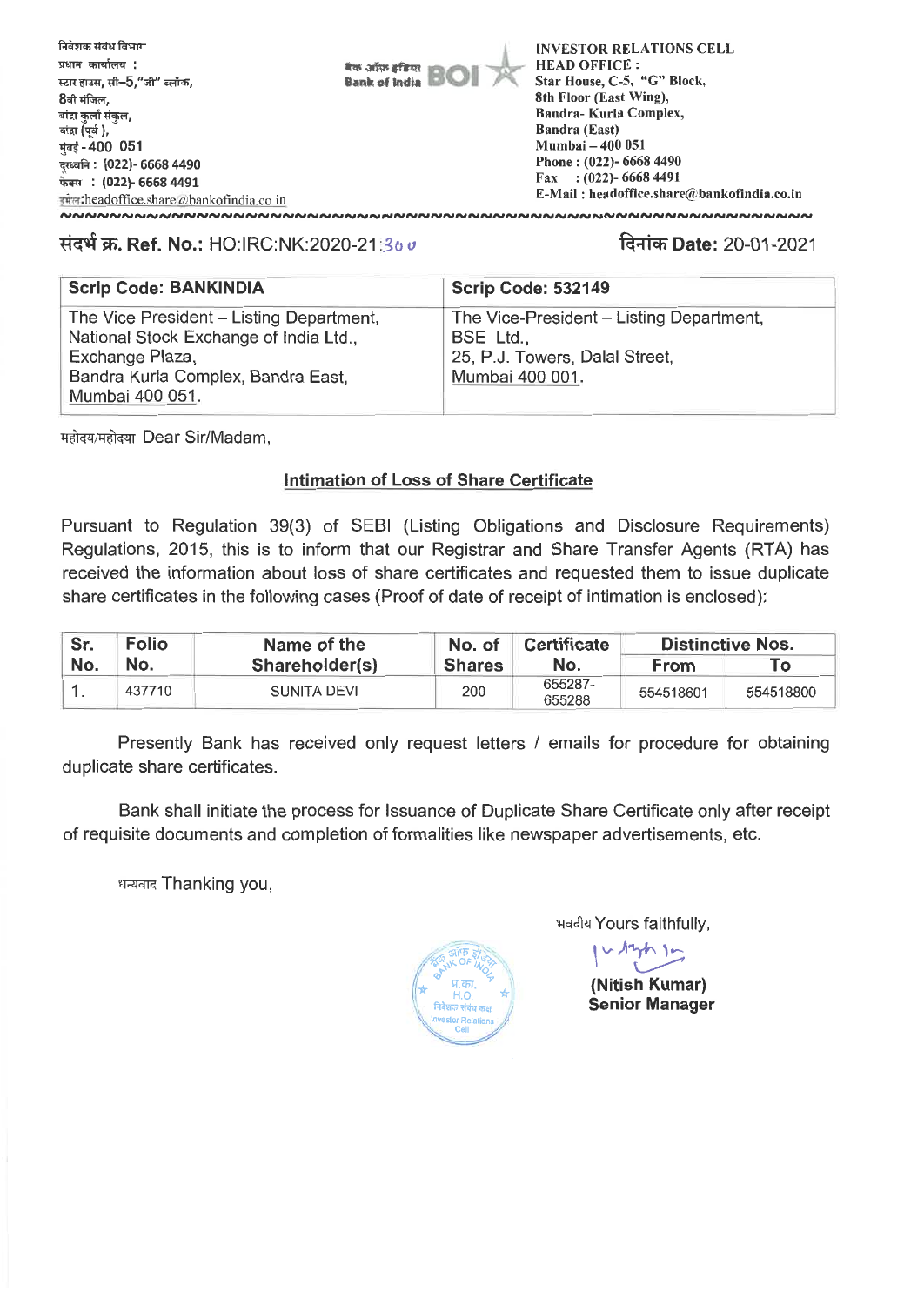# **Investor Relations Department**

| From:               | bssduplicate@bigshareonline.com                             |
|---------------------|-------------------------------------------------------------|
| Sent:               | Wednesday, January 20, 2021 11:56                           |
| To:                 | Rajesh Venkataraj Upadhya; Investor Relations Department    |
| Cc:                 | ganesh@bigshareonline.com; jibu@bigshareonline.com;         |
|                     | bhagwan@bigshareonline.com; Bssduplicate@Bigshareonline.Com |
| Subject:            | Duplicate Share Intimations Received On: 20210120           |
| <b>Attachments:</b> | 525183.pdf                                                  |
|                     |                                                             |

## **AUTION:** This email originated from a source outside Bank of India. Do not click on links or open attachments unless you recognize the sender and you know the content is safe.

### Dear Sir/Ma'am,

Please be informed that in terms of the provisions of the SEBI (LODR) Regulations, 2015, the Company is required to submit information regarding loss of share certificates and issue of duplicate certificates, to the stock exchange within two days of its getting information. Further, the said intimation has to be filed only through the mode of NEAPS filing for NSE and on listing.bseindia.com for BSE and not via hard copy submission.

Accordingly, we are sharing herewith the receipt of the following request for loss of share certificate of the Company by shareholders, to enable you to comply with the said regulatory requirement within the timelines prescribed.

| <b>Client Name</b>            |        | Cert. No   Dist. No From   Dist. NO. To   Folio No.   Quantity |           |        |     | Name        |
|-------------------------------|--------|----------------------------------------------------------------|-----------|--------|-----|-------------|
| I BANK OF INDIA - EQUITY      | 655287 | 554518601                                                      | 554518700 | 437710 | 100 | SUNITA DEVI |
| <b>BANK OF INDIA - EQUITY</b> | 655288 | 554518701                                                      | 554518800 | 437710 | 100 | SUNITA DEVI |

Should you have any queries in respect of the aforesaid instruction kindly revert back.

Regards,

Bigshare Services Pvt. Ltd.